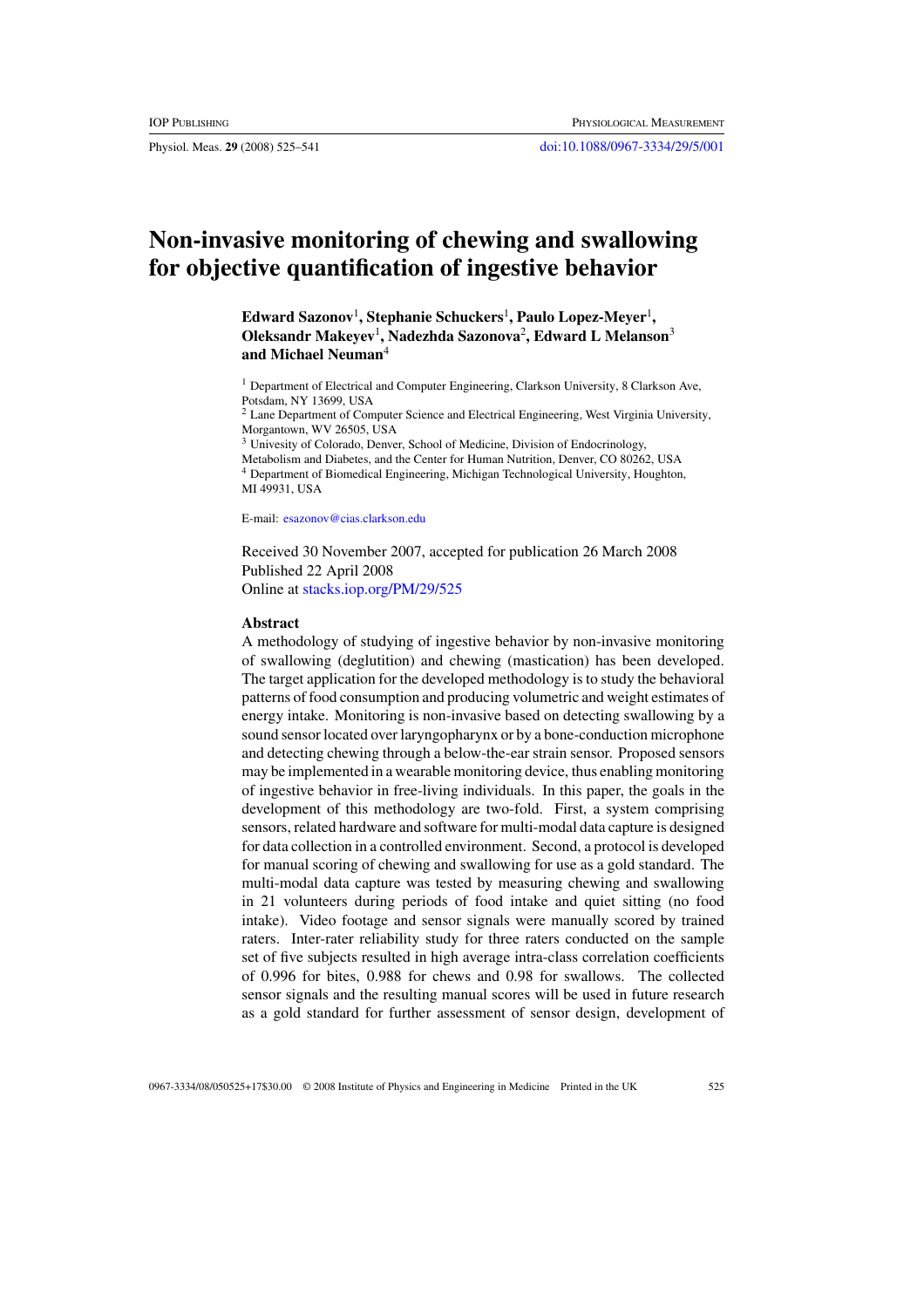automatic pattern recognition routines and study of the relationship between swallowing*/*chewing and ingestive behavior.

Keywords: swallowing, chewing, mastication, deglutition, energy balance, wearable sensors, energy intake, ingestive behavior, obesity, dysphagia

(Some figures in this article are in colour only in the electronic version)

### **1. Introduction**

A key factor in the maintaining a healthy lifestyle is the balance between energy intake and energy expenditure. Abnormalities in this balance can lead to problems such as obesity, anorexia, bulimia and other eating disorders. Many tools are available which measure energy expenditure, but more research is needed to develop accurate, easy methods to measure energy intake. The most precise method of measuring energy intake is to measure it indirectly through the use of doubly-labeled water (Schoeller [1988](#page-16-0)). This method provides a measurement of energy intake over a period of several days (typically 7–14), and if weight is stable over the measurement period, it is assumed that daily energy intake equals the average daily energy expenditure. However, the high cost (∼\$500 per subject) of both the isotope and analytical methods makes this approach impractical as a therapeutic tool.

Dietary self-reporting has been used intensively for the measurement of food intake, but there are numerous shortcomings, particularly in regard to long-term use. Both food frequency questionnaires (Prentice *et al* [1989,](#page-15-0) Weber *et al* [2001](#page-16-0), Champagne *et al* [2002](#page-14-0)) and self-reported diet diaries (Day *et al* [2001](#page-15-0), De Castro [1994](#page-15-0)) tend to be inaccurate; people tend to miscalculate and underreport their daily intake (Livingstone *et al* [1990,](#page-15-0) Livingstone and Black [2003](#page-15-0), Mertz *et al* [1991\)](#page-15-0).

In this paper, we present the methodology of non-invasive monitoring of chewing (mastication) and swallowing (deglutition) as the first step in developing a wearable noninvasive device for objective quantification of ingestive behavior. Our ultimate goal is to develop a device that will detect each instance of food consumption, differentiate between liquid and solid foods and provide volumetric and weight estimates of energy intake. The device will be able to capture fine nuances of ingestive behavior such as contribution of snacking and night eating to daily energy intake, and impact of rate of ingestion on energy intake, etc. To have the greatest clinical utility in measuring 'free-living humans', the device should be unobtrusive and indistinguishable.

The specific goals for this paper are to develop the sensors, hardware, and software needed to collect reliable data from chewing and swallowing sensors in controlled conditions and to develop a method for manually scoring bites, chews and swallows for the collected data. To evaluate the reliability of manual scoring we use intra-class correlation coefficients. The experimental results suggest high efficiency and reliability of the proposed approach.

In future work, the manual scores of chews and swallows will be used as a gold standard for training of automatic pattern recognition software which will only utilize the information from the wearable sensors (Makeyev *et al* [2007a](#page-15-0), [2007b\)](#page-15-0). The manual scores will also be used to generate the statistical model in order to establish a relationship between chewing*/*swallowing and ingestive behavior.

This paper is organized as follows: in section [2](#page-2-0) we present the background on the use of swallowing and chewing for monitoring of ingestive behavior. In section [3,](#page-3-0) we present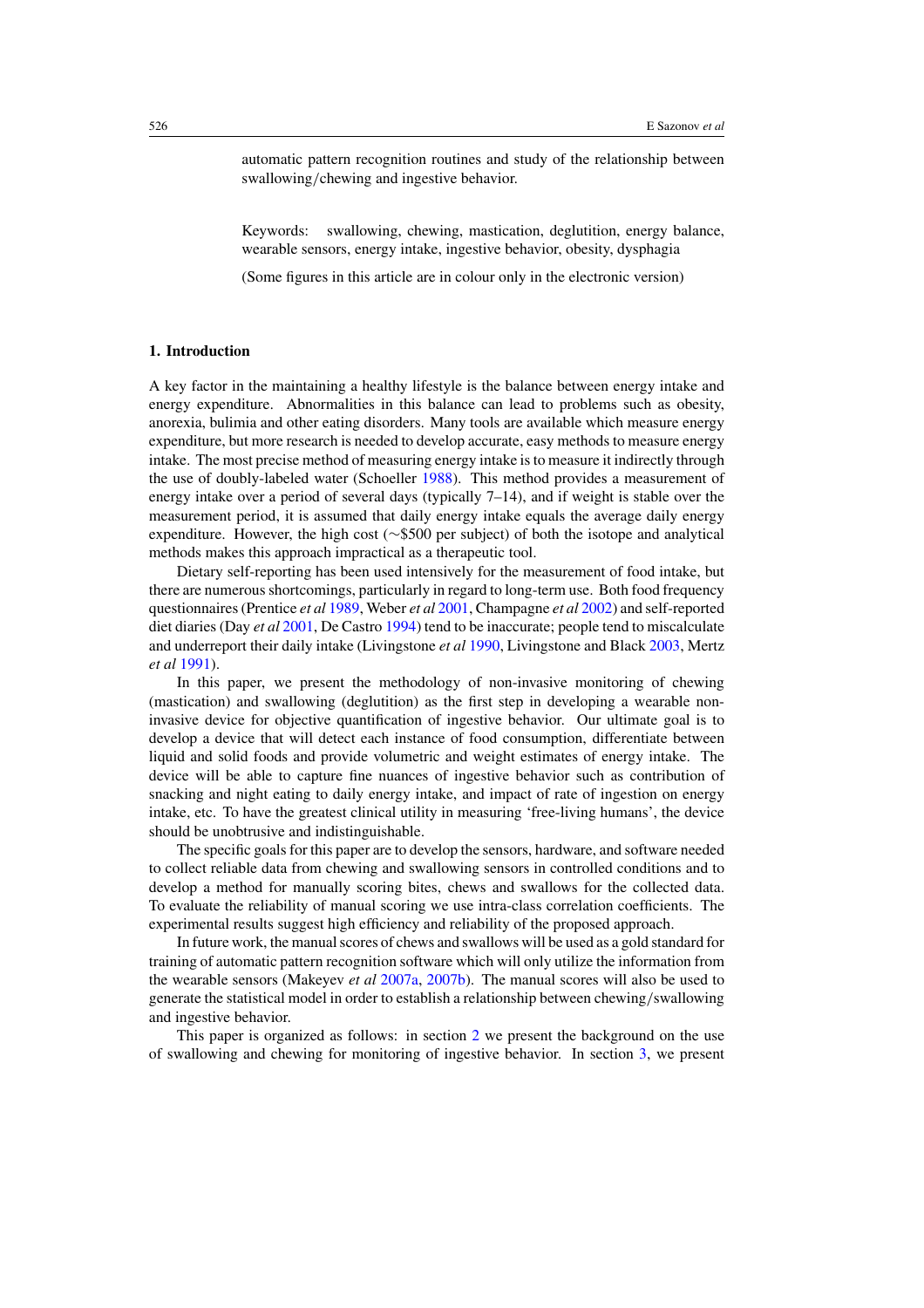<span id="page-2-0"></span>the detailed description of the sensor hardware and software components along with the data collection protocol. In section [4,](#page-9-0) we present the inter-rater reliability evaluation techniques that were used to evaluate the proposed methodology. Results are presented in section [5.](#page-11-0) Discussion and conclusions are presented in sections [6](#page-11-0) and [7,](#page-14-0) respectively.

#### **2. Background**

Chewing and swallowing have been subjects of several studies addressing various issues of the masticatory sequence (from food ingestion to swallowing) (Spiegel *et al* [1989](#page-16-0)). Though most of these studies did not look at the issues of energy intake, they provide significant clues that objective measurement of ingestive behavior through monitoring of chewing and swallowing is feasible and has potential.

Lear *et al* [\(1965](#page-15-0)) performed a study on the frequency of swallowing. In a study of 20 subjects, they reported a significant difference in the number of swallows per hour recorded during sleep (mean 5.3), inactivity such as reading (mean 23.5) and during food intake (mean 180), which means that the frequency of swallowing is a good predictor for the periods of food intake. This study also reported a significant variance of the swallowing rates among subjects in the range of 80–510 during a meal of a fixed size. This finding illustrates the individuality of the masticatory cycle and emphasizes the need for individual approach to the study of food intake.

One of the strongest cues in favor of studying individual patterns of swallowing and chewing as an indicator of food consumption and a potential indicator of caloric energy intake is reported by Stellar and Shrager [\(1985\)](#page-16-0). The authors indicate that in a study of ten subjects for a period of one year, the number of self-reported swallows during a day correlated more highly  $(r = 0.4{\text -}0.65)$  with weight gain on the following day than did estimates of caloric intake  $(r = 0.1 - 0.5)$ .

Other studies of swallowing and chewing concentrated mostly on dysphagia or other issues (Hind *et al* [2001](#page-15-0), Agrawal *et al* [1998](#page-14-0)). However, these studies are of interest because of the various sensors used to detect instances of swallowing and periods of chewing. Presently, videofluoroscopy (Firmin *et al* [1997,](#page-15-0) Palmer *et al* [1992\)](#page-15-0) and electromyography (EMG) (Cooper and Perlman [1996\)](#page-14-0) are considered the gold standard in studies of swallowing and chewing. The drawbacks of these methods are dependency on bulky and potentially unsafe equipment (videofluoroscopy) and invasiveness (subcutaneous EMG). All of the reported EMG studies have used subcutaneous placement of electrodes in the masseter, suprahyoid and infrahyoid muscles (Cooper and Perlman [1996,](#page-14-0) Ertekin *et al* [1998,](#page-15-0) [2002,](#page-15-0) Palmer *et al* [1992](#page-15-0)) to avoid interference from the muscles of the neck. Subcutaneous placement of electrodes makes this approach prohibitively invasive.

Other reported sensors include a variety of strain devices. Stellar and Shrager [\(1985](#page-16-0)) used an oral sensor shaped like an arch fastened to the back molars. The sensor provided very reliable data on chewing and swallowing, however such setup is not convenient for prolonged wear, requires participation of a dentist at each installation, fitting and removal, and requires a wired interface coming out of the mouth. Pehlivan *et al* [\(1996\)](#page-15-0) reported an electronic device for measuring the frequency of spontaneous swallowing. The piezoelectric strain sensor was placed on the coniotomy region between the cricoid and thyroid cartilage and was held in place by a band of elastic material. The sensor detected upward and downward motion of the larynx produced by swallowing. Data reported by Pehlivan and in later studies by Ertekin *et al* [\(1998](#page-15-0), [2002](#page-15-0)) indicate that a laryngeal strain sensor is not appropriate for obese subjects, since under chin fat pad inhibits reliable detection of swallows. McKee and McBride [\(1998](#page-15-0))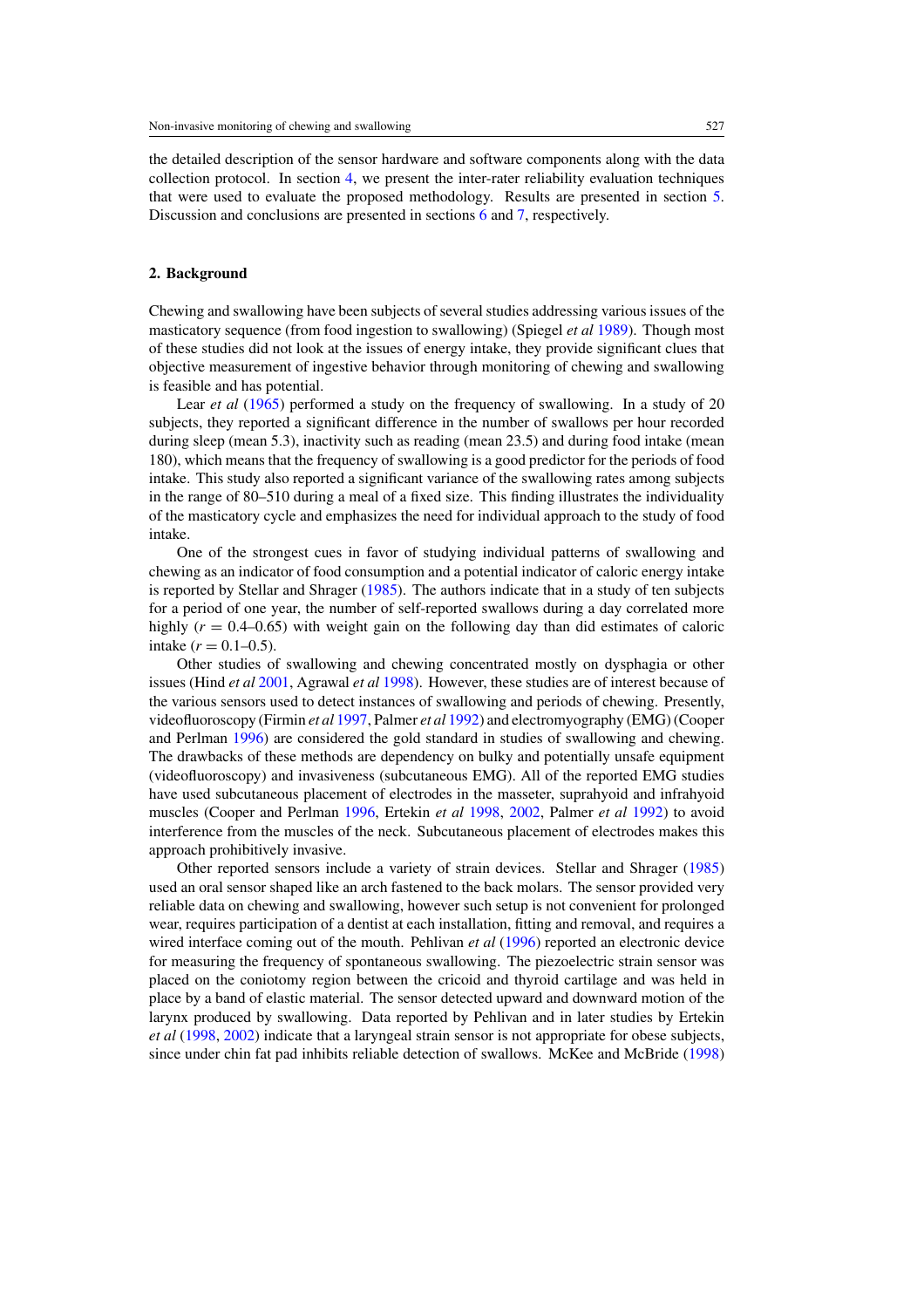<span id="page-3-0"></span>studied effects of sex and age on swallowing. The study utilized a four-sensor manometry pressure probe.

Bellisle *et al* [\(2000\)](#page-14-0) used video recordings and 'edogram' sensors to study chewing and swallowing as indices of the stimulation to eat. Swallowing was detected by an ingenious sensor consisting of a small water-filled balloon maintained on the subject's throat by an adjustable plastic collar. An instance of swallowing induces a change in pressure in the balloon which was detected by a liquid pressure transducer. The same paper described a strain sensor for the detection of chewing during meals. The sensor consisted of a headset terminating on one side by a strain gauge which rested on the cheek just in front of the ear and responded to the movements of the jaw.

The earliest mention of acoustical methods for the detection of swallowing goes back to the original work of Lear *et al* [\(1965\)](#page-15-0). The authors reported failure of a pneumatic method, which in its essence is very close to the methods for detecting swallowing described by Bellisle *et al* [\(2000](#page-14-0)) and Pehlivan *et al* [\(1996](#page-15-0)) to detect swallowing in subjects where 'a mass of soft tissue overlay the laryngeal prominence and masked the surface disturbance caused by its movements', which is another consistent indication that sensors detecting larynx and laryngeal prominence movements are not reliable in obese people. They reported very successful experimentation with an acoustical method that detected 'a short sharp noise *...* on the skin lateral to the laryngeal prominence'.

'When detected by instruments of suitable sensitivity, the swallowing sound, regardless of its intensity, can be readily distinguished from other noises heard in the area, such as intrinsic sounds of speech, belching, coughing and snoring, and the extrinsic sounds generated by movements of clothes, sheets, etc against the recording device'. It is important to note that swallowing always occurs when the upper and lower teeth are close together, but not necessarily in contact (Palmer *et al* [1992\)](#page-15-0) and that respiration stops in the pharyngeal phase of swallowing (Lourinia [1996\)](#page-15-0). In other words, intrinsic speech cannot mask the sounds of swallowing.

Another important study on the sonic methods of swallow detection has been conducted by Firmin *et al* [\(1997](#page-15-0)) based on the work of Hamlet *et al* [\(1994\)](#page-15-0) and Vice *et al* [\(1990,](#page-16-0) [1995\)](#page-16-0). The procedures generally follow the methodology of cervical auscultation of swallowing commonly used in the dysphagia practice and utilized an ear probe microphone, a neck microphone, a modified electrolaryngograph and a neck-mounted accelerometer. The output of these sensors has been manually scored to detect four different stages of swallowing. The laryngograph has produced the most accurate results while neck and ear microphones have been less accurate. Nevertheless, out of the four listed methods an ear microphone and a neck microphone are the least invasive devices that do not require special fitting of the sensors and can be incorporated into a wearable device.

#### **3. Methodology**

Based on the background on studies of swallowing and chewing, we propose the following solution for monitoring of chewing and swallowing. Chewing will be detected by a small piezoelectric strain gauge located below the outer ear and swallowing will be detected by a miniature microphone located over laryngopharynx.

A strain sensor will detect specific motion of the lower jaw by capturing strains created by motion of the posterior border of the mandible's ramus relative to the temporal bone (figure [1\)](#page-4-0). Each bite (the period starting from opening of the mouth for food intake and ending at closing of the mouth) or a period of chewing will be reflected in the strain sensor signal.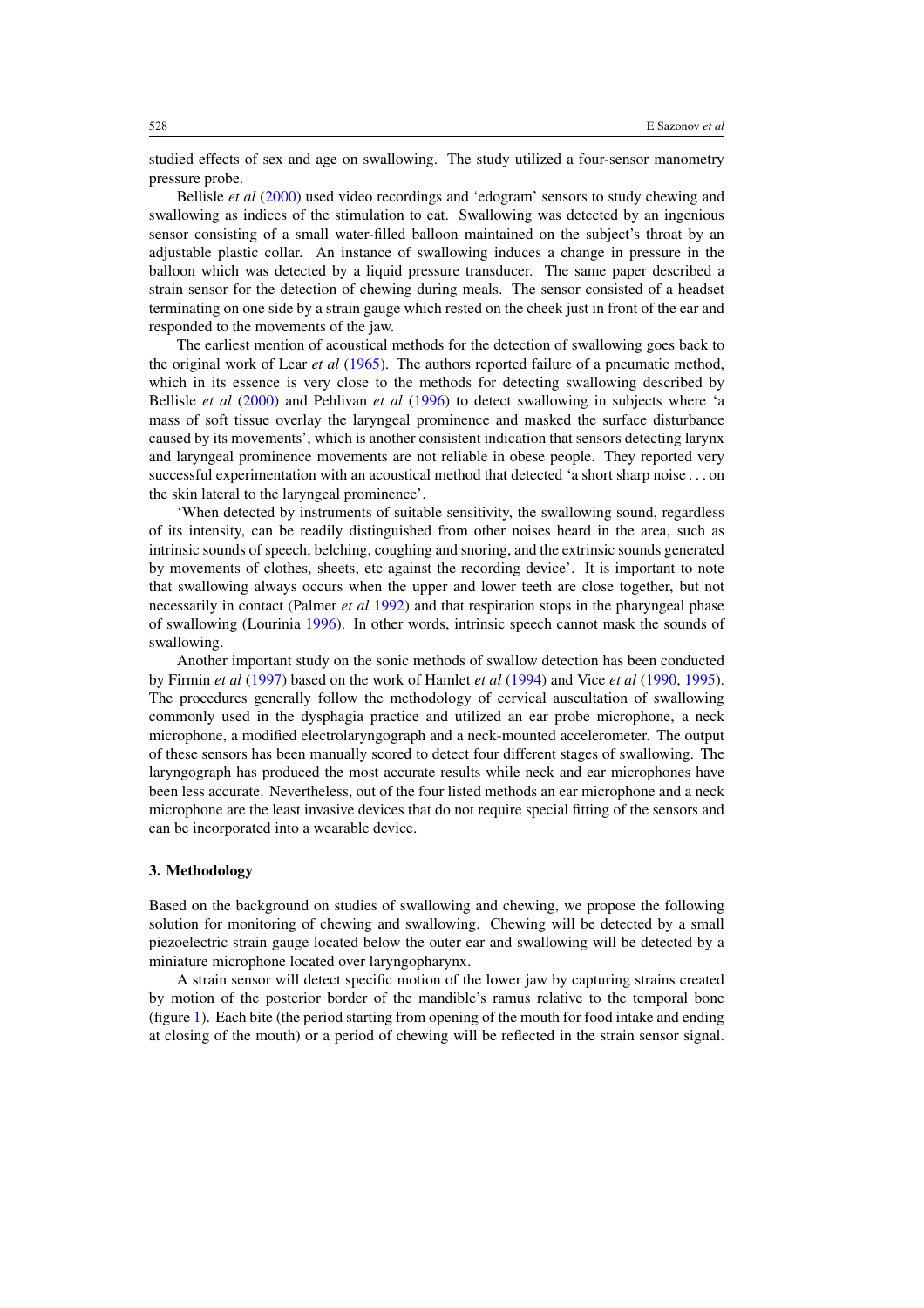<span id="page-4-0"></span>

**Figure 1.** Suggested sensor locations.

A microphone located over the laryngopharynx (figure 1) will detect characteristic sounds of swallowing. Other potential locations may include a bone-conduction microphone placed on the mastoid bone and an in-ear microphone. Laryngopharynx sensor location offers an advantage of a stronger signal, since the microphone is placed closer to the origin of the swallowing sound.

In the following subsections we describe sensors and related hardware, software and protocol used for the collection of multi-modal data from a group of subjects. The multimodal data are then used in manual scoring of chews and swallows. The obtained manual scores will be used in the future as a gold standard for training of automatic pattern classifier utilizing only sound and strain data for chewing and swallowing detection.

# *3.1. Sensors*

Several variations of microphones and strain sensors were tested in different combinations.

We tested four models of commercially available miniature microphones as the sensing devices. The first model was a piezoelectric bone-conduction microphone EM-L (Temco Inc.). This microphone can be modified to be placed on the mastoid bone behind the ear or used as an ear probe. The second model was a piezoelectric noise-canceling microphone model N4530 (Challenge Electronics). The third model was a modified throat microphone XTM70V (iXradio) usually used for hands-free radio communications. Throat microphones convert vibration signals from the surface of the skin rather than pick up waves of sound pressure, thus reducing the ambient noise. The fourth model was a miniature IASUS NT (IASUS Concepts Ltd) throat microphone. This microphone provides a dynamic range of  $46 \pm 3$  dB with a frequency range of 20–8000 Hz. Youmans [\(2003](#page-16-0)) reported the peak frequency of swallowing to be in the range of 1083.02–3286.73 Hz, therefore this microphone is capable of acquiring swallowing sounds.

The microphone tests consisted of recording of several consecutive swallows with subsequent evaluation of sound quality. Sound quality was evaluated both subjectively (i.e. by listening to the recording) and objectively (by visualizing in a sound editor and computing the signal-to-noise ratio). While all four microphones were able to detect swallowing sounds, the throat microphones showed a lower degree of sensitivity to ambient noise. Based on the results of testing the IASUS microphone was selected for the data collection because of its higher sensitivity to swallowing sounds and low noise (figure [2\)](#page-5-0).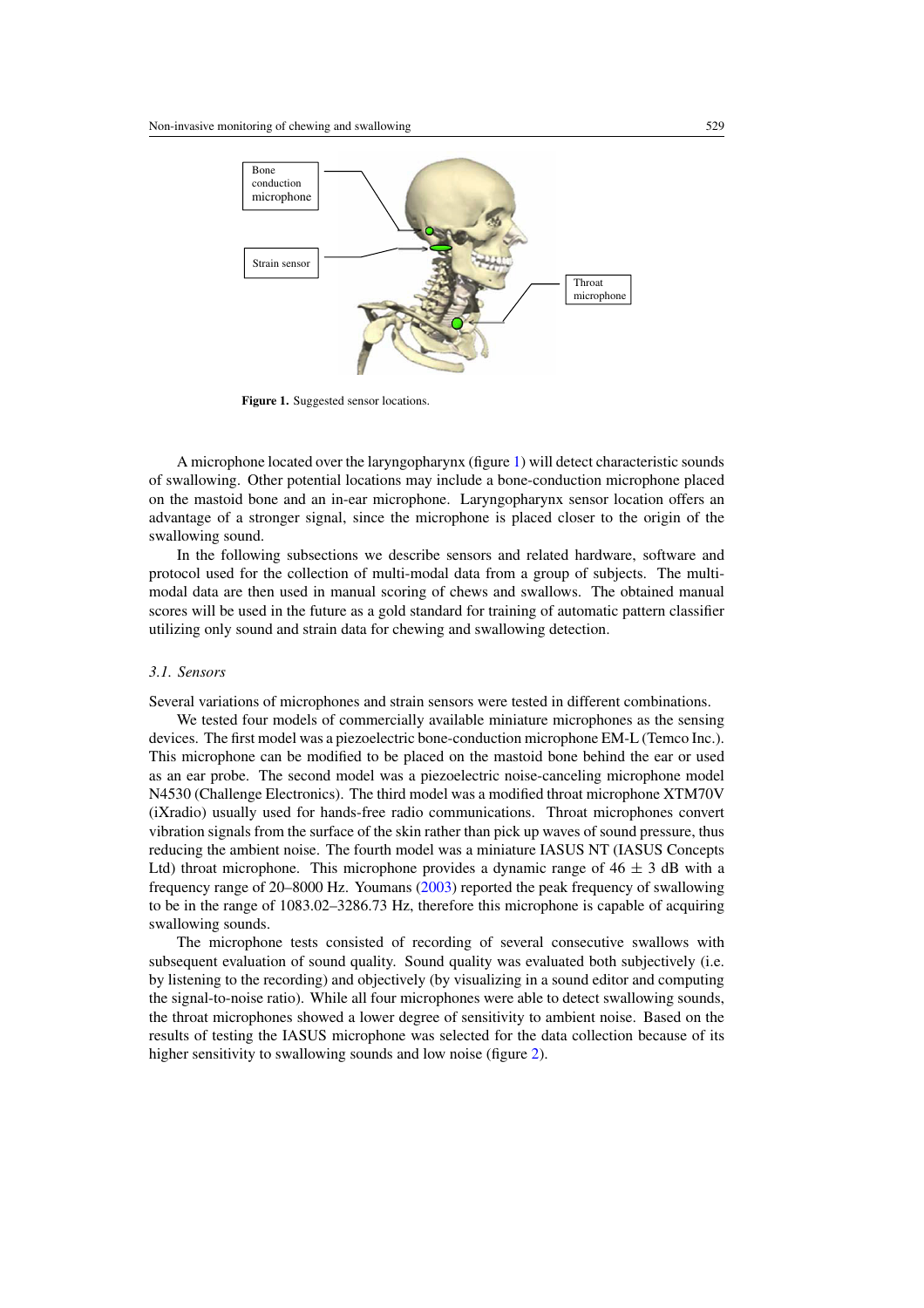<span id="page-5-0"></span>

**Figure 2.** (a) IASUS throat microphone, (b) time series and spectrogram of consuming five peanuts with three swallows and (c) time series and spectrogram of a gulp of water of arbitrary size.

Several configurations of below-the-ear strain sensor for chewing detection were developed and tested. Evaluated types of sensors included foil strain gauges (figure [3\)](#page-6-0) and a piezoelectric sensor (figure [4\)](#page-6-0).

Testing the strain sensors consisted of three distinct activities: orally counting to ten, drinking 50 ml of water and eating a cracker. Different sensors and configurations were evaluated with regard to sensitivity to the characteristic chewing motion and on ability to reject anterior–posterior and medial–lateral head tilts. While all sensor types are able to detect characteristic jaw motion due to chewing, the sensor configurations using foil strain gauges showed a higher degree of sensitivity to the subject's head motion which was especially evident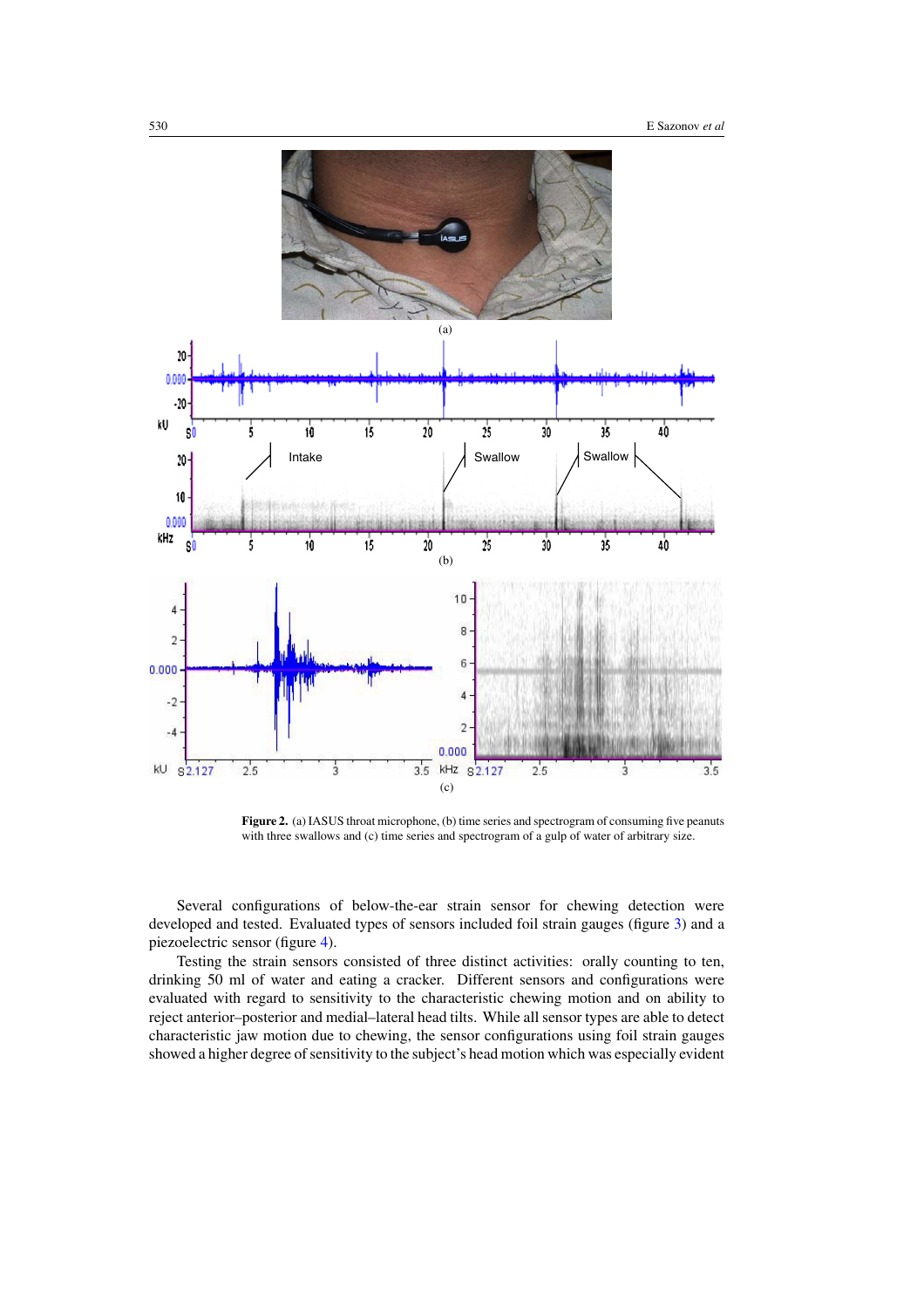<span id="page-6-0"></span>

Figure 3. Three configurations of the foil strain gauges: (a) u-shaped strain sensor at the end of the boom, (b) ring strain sensor and (c) skin-attached strain sensor.



**Figure 4.** (a) Piezoelectric strain sensor attached by medical tape to the area immediately below the outer ear and (b) strain sensor amplifier.

for head tilting during drinking. Based on the results of the testing, a piezoelectric film sensor (MSI Inc.) was selected to be used for the data collection. Attached by medical tape to the area immediately below the outer ear (figure  $4(a)$ ), this sensor is able to detect changes in the skin curvature created by the characteristic motion of the mandible relative to the temporal bone during chewing and bites.

The final set of sensors consisted of (1) an IASUS throat microphone located over laryngopharynx to detect swallowing, (2) a microphone directed outward to detect ambient sounds, (3) a throat microphone located on the mastoid bone to detect swallowing, (4) a piezoelectric strain sensor attached by medical tape immediately below the outer ear to detect chewing and (5) an in-ear microphone XEM98D (iXradio) to detect swallowing.

The block diagram of the system for multi-modal data collection is presented in figure [5.](#page-7-0) Microphone signals were amplified by a custom-built pre-amplifier with a variable gain in the range 20–60 dB. The gain of the amplifier was set experimentally for each sound channel to reliably capture the subtle sounds of swallowing without saturating the amplification circuits during normal speech and fixed for the whole data collection process. Amplified signals were

recorded through a line-in input of a standard sound card at a sampling rate of 44100 Hz.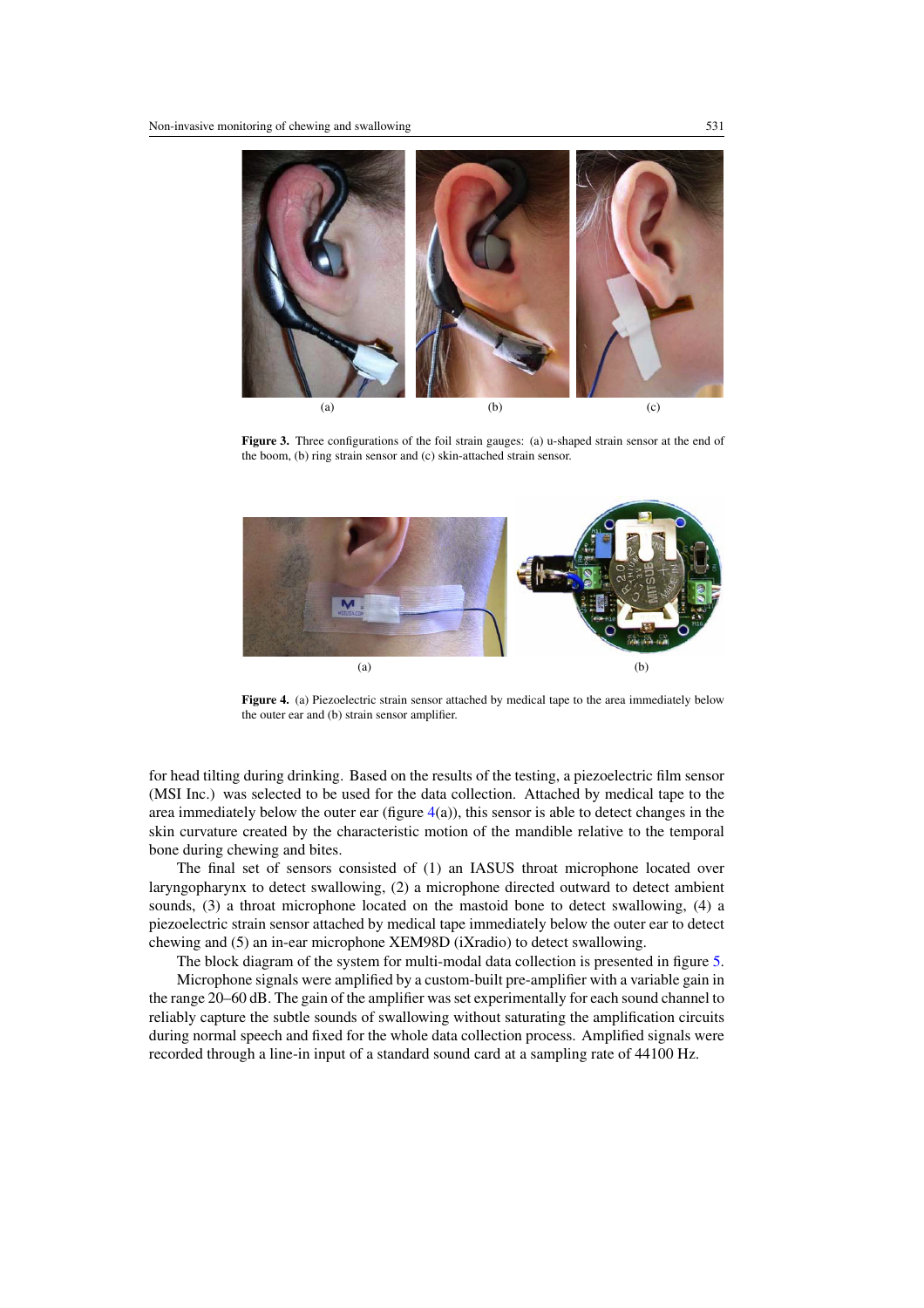<span id="page-7-0"></span>

**Figure 5.** Block diagram of the multi-modal data collection system.



**Figure 6.** An example of signal from the piezoelectric strain gauge. A peanut is ingested (∼14 s) and consumed (19–48 s).

The signal from the piezoelectric strain gauge was buffered by a custom-designed amplifier with input impedance of approximately 100  $\text{M}\Omega$  (figure [4\(](#page-6-0)b)). This buffered signal was acquired by a 16 bit data acquisition module USB-1608FS [\(www.measurementcomputing.com\)](file:www.measurementcomputing.com) at a sampling rate of 100 Hz. An example of the acquired signal is shown in figure 6.

A handheld push-button switch was connected to another input channel of USB-1608FS. Subjects were asked to push the button to indicate swallowing instances which were recorded as a pulse of 5 V.

During each session of the data collection, subjects were videotaped in profile by a camcorder to capture subject activity and ambient sound independent of data acquisition by a computer. Camcorder video was captured at 30 frames per second in an interlaced format. To simplify the scoring process, the video was deinterlaced into a progressive 60 frames per second stream and the sound track was separated from the video.

# *3.2. Software*

Data acquisition software was developed in LabVIEW (National Instruments). The software allows simultaneous capture of four-channel sound (from two sound cards) and up to eight channels of sensor data (such as strain sensor signal and the square wave from the button). All captured data are synchronized in time. Information about the data files and synchronization values was stored in a project file.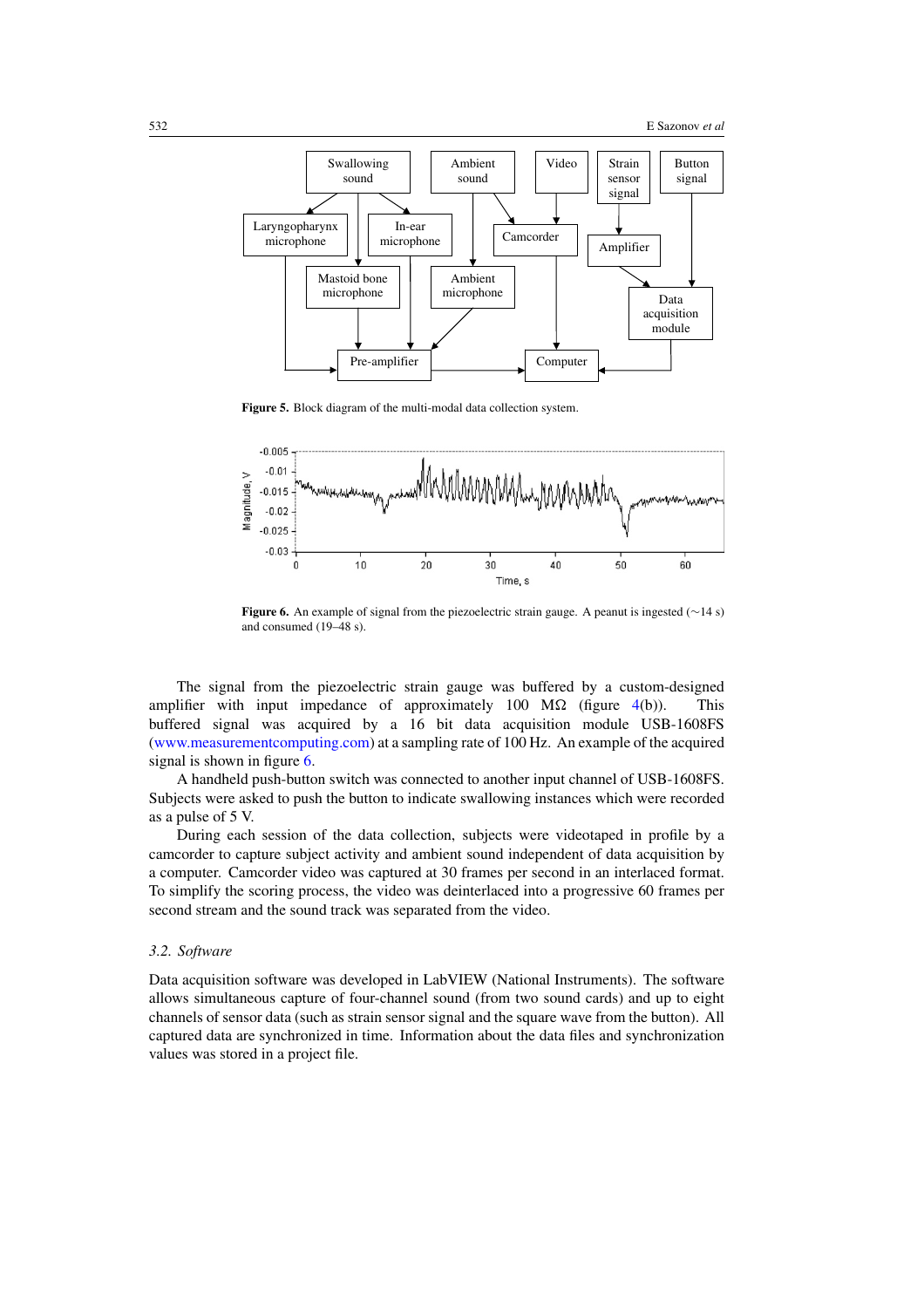

**Figure 7.** Scoring software graphical user interface: (1) activity mark, (2) bites*/*chews*/*swallows track, (3) ambient sound signal, (4) throat microphone signal, (5) bone-conduction microphone signal, (6) strain sensor signal and (7) user button signal.

The scoring software (figure 7), also developed in LabVIEW, allows manual review and playback of the acquired data by a human rater and assignment of event marks to each instance of swallowing, each period of chewing with associated number of chews and bites with associated mass of the bite.

The scoring software also allows the user to zoom in and out in the data window, show all or selected data channels, and browse video frame-by-frame or any specified interval. The same software also allows assignment of labels for long-term activities performed by a subject. For example, periods of consumption of a specific type of food or a specific activity such as silent inactivity or talking can be indicated on the timeline. Manual scoring of the data utilizes all the data channels shown in figure 7, including the video and signals from the sound and strain sensors. A scorer following a predefined protocol identifies target segments of the time series, plays back the sensor data and narrows the boundaries of bites, chews and swallows.

## *3.3. Data collection protocol*

Data collection was performed on a group of 21 generally healthy human subjects, 12 males and 9 females. In addition, since chewing and swallowing detection may be more difficult in obese individuals, 38% of subjects had body mass index (BMI) greater than 30. The mean BMI of the subjects was of 28.98 with a standard deviation of 6.42, subject's minimal BMI of 20.9 and maximum BMI of 42.1. Institutional Review Board approval was obtained for the study. Subjects read and signed the informed consent form. Data collection for each subject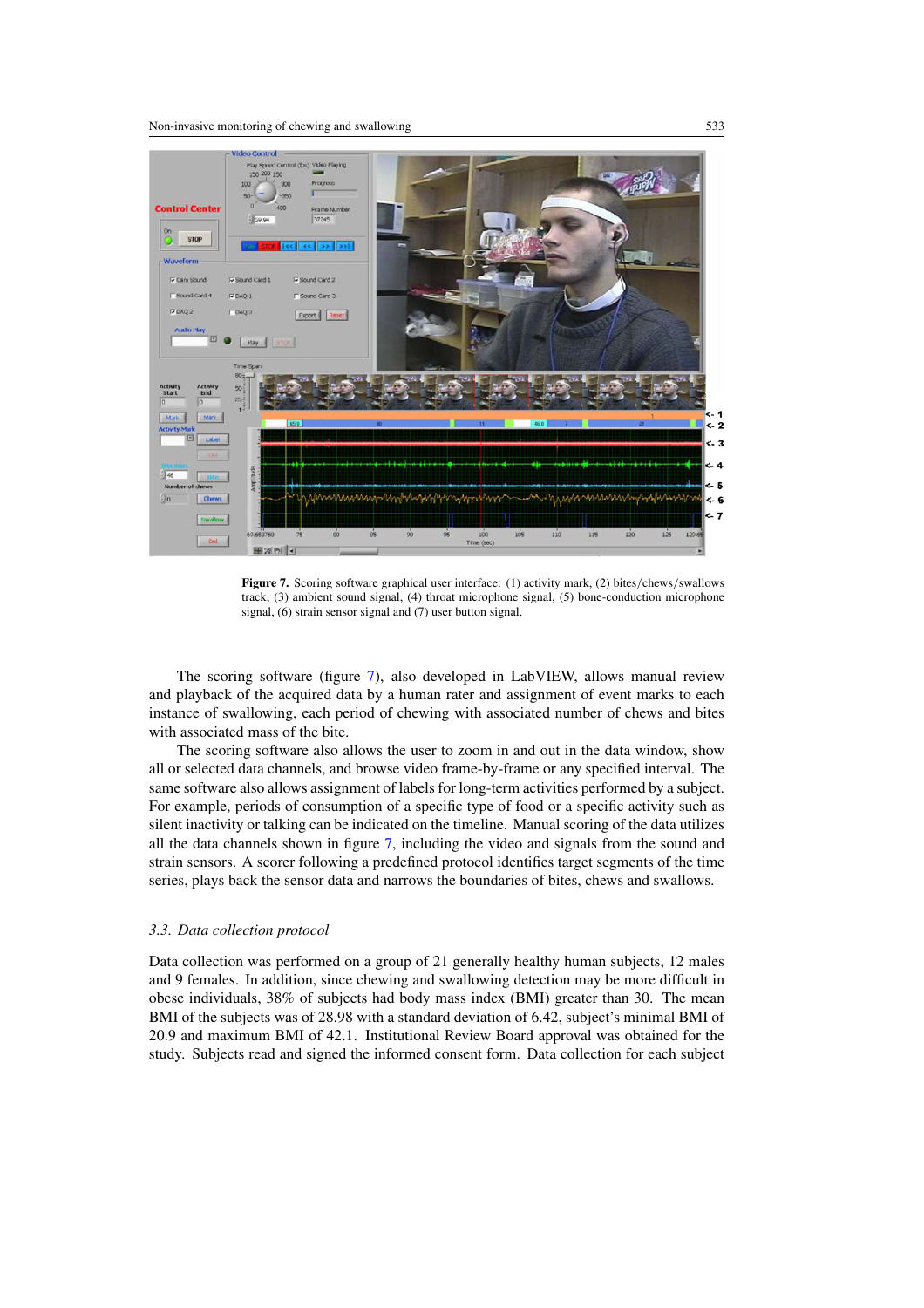<span id="page-9-0"></span>was performed during four visits. Subject's weight, waist and hip circumference (to identify android or gynoid type of obesity if present) were measured at each session. Subject's height was measured once during the first session. Subjects were encouraged to abstain from talking during the study unless they were asked to talk. All subject had no dental problems that would interfere with normal food intake. As much as possible, we attempted to recruit a diverse population in terms of gender, ethnicity, age and body size. However, due to the small sample size, at present, our sample may not be representative of the population. We plan to expand this research to include more subjects.

Each session consisted of three parts: (1) a 20 min inactivity period (10 min of silent inactivity and 10 min of talking where the subject was asked to read aloud), (2) the meal period, consisting of unlimited time to eat the meal of a fixed size plus extra food items at the end of the this period, if desired and (3) a second 20 min inactivity period (10 min of silent inactivity and 10 min of talking). A variety of magazines were provided to entertain the subject during the inactivity periods. Subjects were encouraged to read with a straight neck, holding the magazine in front of the face to avoid obscuring the camcorder's perspective of the subject's neck.

Two fixed sizes of the meal (standard and large) were used with the large size being 50% bigger than the standard. The following food items were included in the meal: a slice of cheese pizza, a can of 1% fat yogurt, an apple and a peanut butter sandwich. The foods were selected to represent different physical properties of the food such as crispiness, softness*/*hardness and tackiness. The variability in physical properties of food ensured that the proposed methodology was tested on a sample that is representative of the variability in the properties of everyday food. More analysis is needed to determine if sensors are capable of distinguishing between food properties. The provided drink was clear water. All food items were to be consumed unmixed and completely. The weight of the food item was measured after each bite on an electronic scale and recorded by the observer. Water was consumed separately from food.

During the first session, a standard size meal was served and no background noise was allowed during the meal period. During the second session, a standard size meal was served and background noise and talking to the subject were used during the meal period. Noise was introduced to experiment to simulate realistic environments where people may be eating and that can potentially impact results in future sound recognition experiments. To create background noise we used a combined recording of city noise, restaurant noise and segments of music recordings at a fixed volume level. To involve subject in conversation, the operator asked the subject questions not relevant to the purpose of the research. During the third session, a large size meal was served and no background noise was allowed during the meal period. During the fourth session, a large size meal was served and background noise and talking to the subject were used during the meal period.

#### **4. Inter-rater reliability**

In this study, the multi-modal data collected on 21 subjects were scored by an experienced rater using the scoring software described in section [3.2.](#page-7-0) To maintain homogeneity of the scoring process, a specific scoring protocol was developed to specify characteristics of bites, chews and swallows, and provide guidelines on their identification. The 'experienced rater' was trained on several training data collection sessions that were not included in the reported results. After several consecutive scoring sessions and score reviews which produced accurate scores, the rater was considered qualified to score the full study dataset.

The manual score will be used in the future for training of the automatic pattern recognition software and for creating statistical models of volume and mass energy intake, therefore it is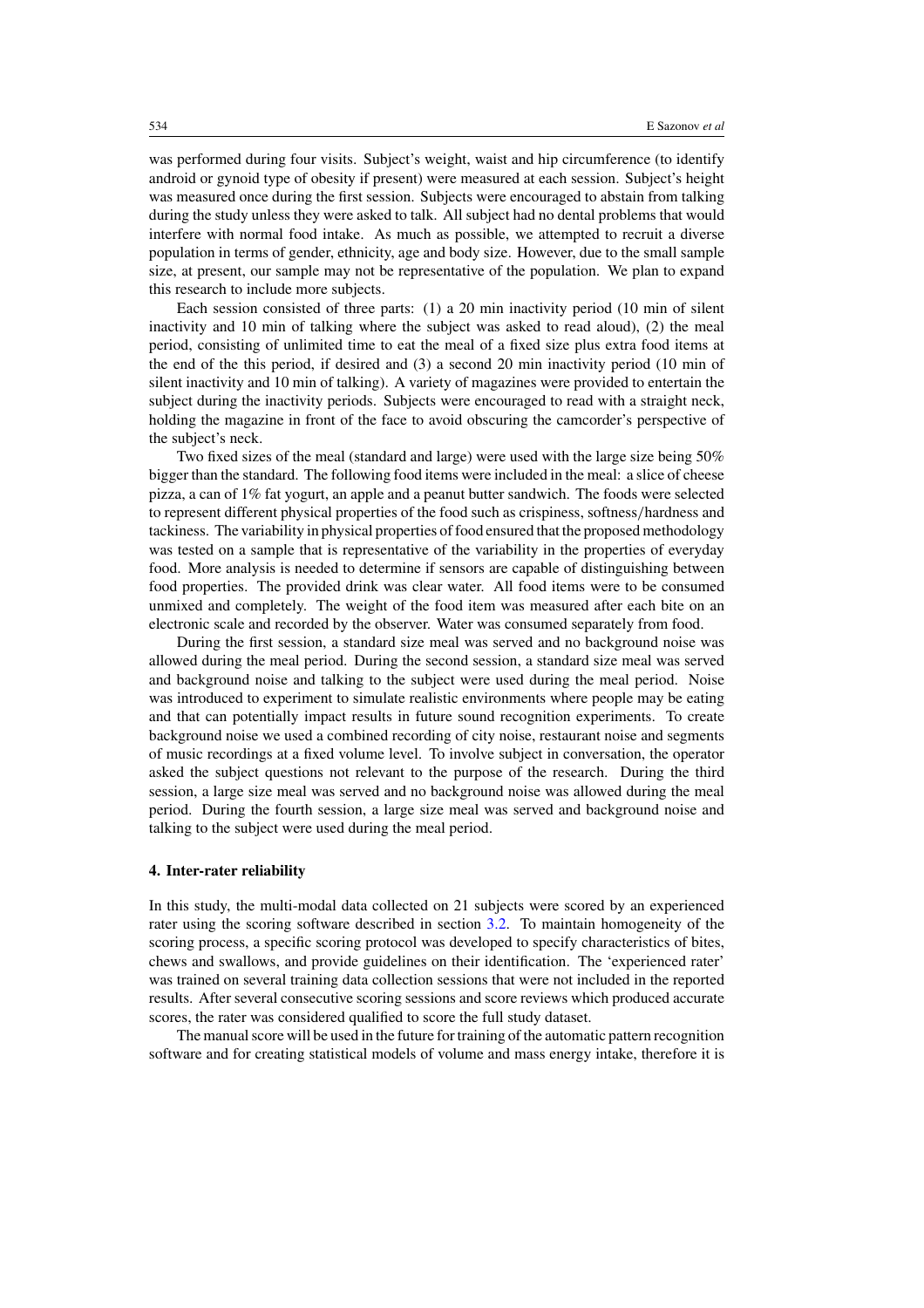| <b>Table 1.</b> Characteristics of numan subjects involved in a multi-rater reliability study. |             |             |        |                    |           |      |            |            |  |  |
|------------------------------------------------------------------------------------------------|-------------|-------------|--------|--------------------|-----------|------|------------|------------|--|--|
| Subject<br>number                                                                              | Height (cm) | Weight (kg) | Gender | Body mass<br>index | Ethnicity | Age  | Waist (cm) | $Hip$ (cm) |  |  |
|                                                                                                | 168         | 105         | Female | 37.2               | Caucasian | 48   | 119.4      | 129.5      |  |  |
| $\overline{c}$                                                                                 | 181         | 83.4        | Male   | 25.5               | Caucasian | 23   | 88.9       | 104.1      |  |  |
| 3                                                                                              | 172         | 115         | Male   | 38.9               | Caucasian | 27   | 119.4      | 121.9      |  |  |
| $\overline{4}$                                                                                 | 160         | 55.9        | Female | 21.8               | Asian     | 26   | 69.9       | 91.4       |  |  |
| 5                                                                                              | 155         | 52          | Female | 21.6               | Caucasian | 27   | 83.8       | 94         |  |  |
| Minimum                                                                                        | 155         | 52          |        | 21.6               |           | 23   | 69.9       | 91.4       |  |  |
| Maximum                                                                                        | 181         | 115         |        | 38.9               |           | 48   | 119.4      | 129.5      |  |  |
| Mean                                                                                           | 167.2       | 82.3        |        | 29                 |           | 30.2 | 96.3       | 108.2      |  |  |
| Standard<br>deviation                                                                          | 10.2        | 28.2        |        | 8.4                |           | 10.1 | 22.2       | 16.9       |  |  |

**Table 1.** Characteristics of human subjects involved in a multi-rater reliability study.

important to achieve a very high accuracy of scoring. To evaluate the reliability of the scoring process we conducted a multi-rater reliability study in which two new raters were trained using the same scoring protocol. A set of five subjects, two males and three females, was selected randomly from the whole population of subjects. Forty percent of the subjects in the test set have BMI greater than 30, comparable to 38% in the whole population. The mean BMI for the subjects in the reliability study is 29, comparable to 28.98 for the whole population. Detailed characteristics of human subjects involved in a multi-rater reliability study are presented in table 1.

For each of these five subjects only the third and the fourth sessions were used (large size meal with and without noise and talking), resulting in ten sessions in total. The scores obtained on the test set from the two raters were compared to those of the experienced rater. To evaluate the inter-rater reliability of the scores, the scores were split into non-overlapping epochs of fixed duration, and then the number of events (bites, chews, swallows) was calculated for each epoch. In cases when an event occurs on the border between two epochs it was considered belonging to the epoch that contains the midpoint of the event.

## *4.1. Selection of method for assessment of inter-rater reliability*

Two of the popular inter-rater reliability measures were considered on the test set data: multiple raters Kappa (or Fleiss Kappa) (Fleiss [1981](#page-15-0)) and intra-class correlation coefficient (ICC) (Fleiss and Shrout [1979\)](#page-15-0).

Kappa statistics is a popular measure used in numerous studies (Corwin *et al* [1998](#page-14-0), Crowell *et al* [1997,](#page-15-0) Rybicki *et al* [1998\)](#page-16-0). However, Kappa proved to be a poor choice for the problem at hand. Specifically, Kappa may produce negative values for ordered categorical data such as, in our case, chewing events. Negative Kappa indicates that the observed agreement occurs less often than the chance agreement or that the data are not suitable for the analysis (Juurlink and Detsky [2005\)](#page-15-0). In the case of chews, there is a greater discrepancy between rater's recordings due to the nature of the experiment: chews have high frequency which makes them harder to count. For example, in some particular epoch one rater may detect seven chews and another eight chews, while being close, these values will still be considered as separate categories. From the point of view of Kappa calculation, this case is no different than when one rater detects seven chews and another zero, which indicates much greater disagreement.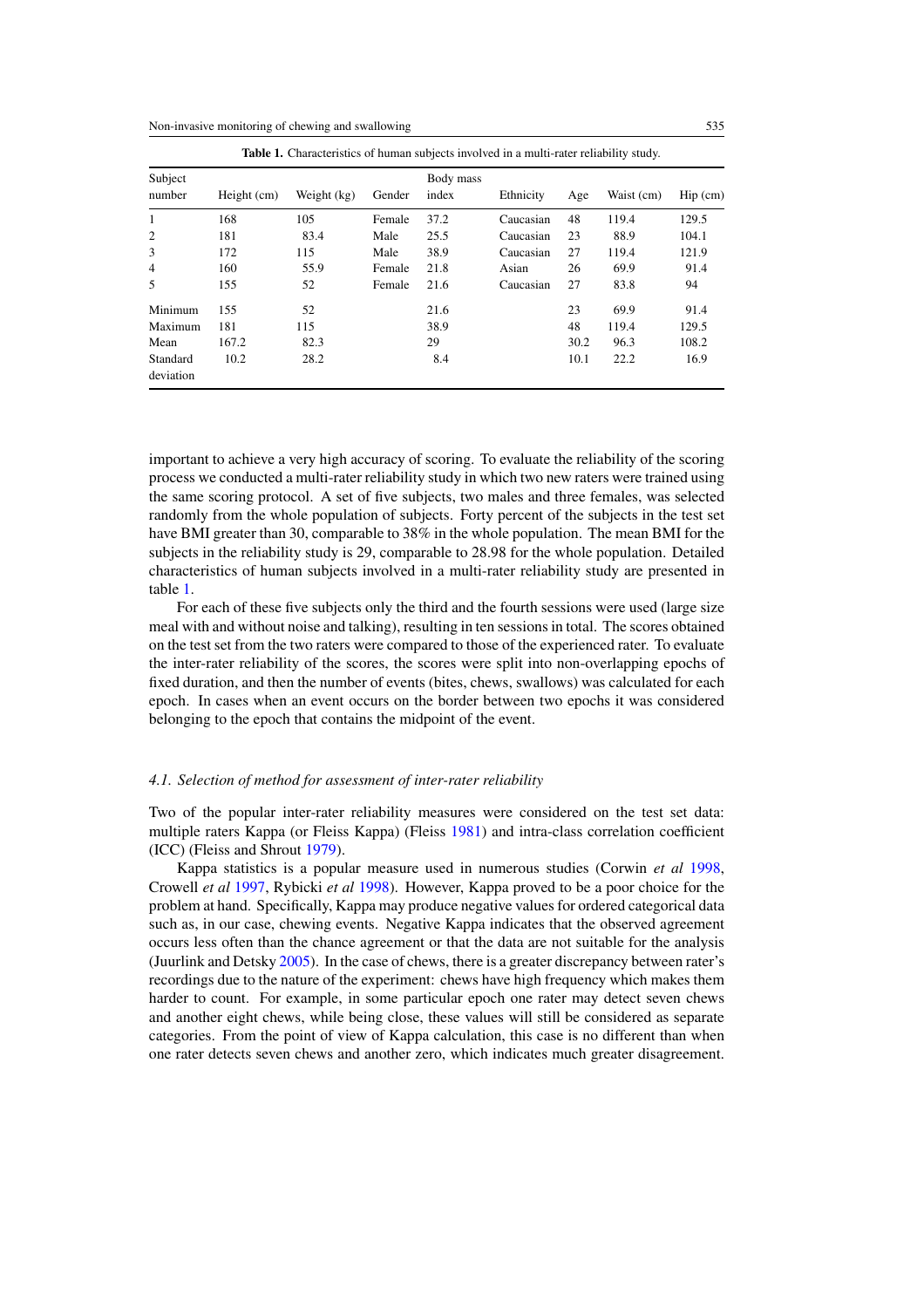<span id="page-11-0"></span>

| <b>Table 2.</b> One-way analysis of variance. |                                                                                                           |                       |                                                                  |  |  |  |  |
|-----------------------------------------------|-----------------------------------------------------------------------------------------------------------|-----------------------|------------------------------------------------------------------|--|--|--|--|
| Source of<br>variation                        | Sum of squares                                                                                            | Degrees of<br>freedom | Mean square                                                      |  |  |  |  |
| Epochs                                        | $SS_{\text{epochs}} = \frac{1}{k} \sum_{i=1}^{n} x_{i\bullet}^2 - x_{\bullet\bullet}^2/(n \cdot k)$ $n-1$ |                       | $BMS = \frac{SS_{epochs}}{n-1}$                                  |  |  |  |  |
| Error                                         | $SS_{error} = SS_T - SS_{epochs}$                                                                         |                       | $n \cdot (k-1)$ EMS = $\frac{\text{SSerror}}{(n-1) \cdot (k-1)}$ |  |  |  |  |
| Total                                         | $SS_T = \sum_{i=1}^{n} \sum_{j=1}^{k} x_{ij}^2 - x_{\bullet \bullet}^2 / (n \cdot k)$                     | $(n \cdot k) - 1$     |                                                                  |  |  |  |  |

Thus, Kappa may not fully capture the agreement for ordered categorical data, where the value of each category matters in the way that some categories are closer to each other.

Due to many problems arising when using Kappa statistics when assessing inter-rater agreement, the use of inter-class correlation (ICC) was suggested instead. ICC is suitable for continuous as well as for ordered categorical data. ICC evaluates rating reliability by finding the portion of total variation across all ratings and all subjects explained by the variation of different ratings of the same subject. Fleiss and Cohen [\(1973\)](#page-15-0) showed that weighted Kappa statistics and the ICC are essentially equivalent for the ordered categorical data. Thus, the ICC was selected as the most appropriate for the analysis of the data for this particular study.

## *4.2. Intra-class correlation coefficient*

The inter-class correlation was computed for the case where each epoch was rated by each of the same set of raters, who are the only raters of interest (Fleiss and Shrout [1979](#page-15-0)). In this particular study, all the compared scores are from the same three raters. A one-way analysis of variance designed to calculate the ICC is presented in table 2, where *k* is the number of raters, *n* is the number of epochs and *xij* represents the event count for epoch *i* and rater *j*.

The ICC coefficient was calculated in the following way (Fleiss and Shrout [1979\)](#page-15-0):

$$
ICC = \frac{BMS - EMS}{BMS + EMS(k-1)}.
$$
\n(1)

## **5. Results**

ICC was calculated using equation (1) for the scores produced by the three raters and for the separate periods of each session (first inactivity period, meal, second inactivity period). For the inactivity periods, reliability was assessed only in terms of swallows because no bites and chews occur during the inactivity periods; for the meal periods, reliability was assessed for bites, chews and swallows. ICC coefficients obtained for different epoch durations and averaged for ten experiment sessions are presented in table [3.](#page-12-0) The highest average intra-class correlation coefficient of 0.996 for bites, 0.988 for chews and 0.98 for swallows (average for the first inactivity period, meal and second inactivity period) were obtained for epoch duration of 120 s (table [3\)](#page-12-0). It should be noted that even epochs of 10 s resulted in high correlation coefficients (*>*0.92) indicating a high degree of agreement between raters.

## **6. Discussion**

The long-term goal of the proposed methodology is monitoring of ingestive behavior in free-living individuals. We suggest using small, inexpensive and non-intrusive sensors such as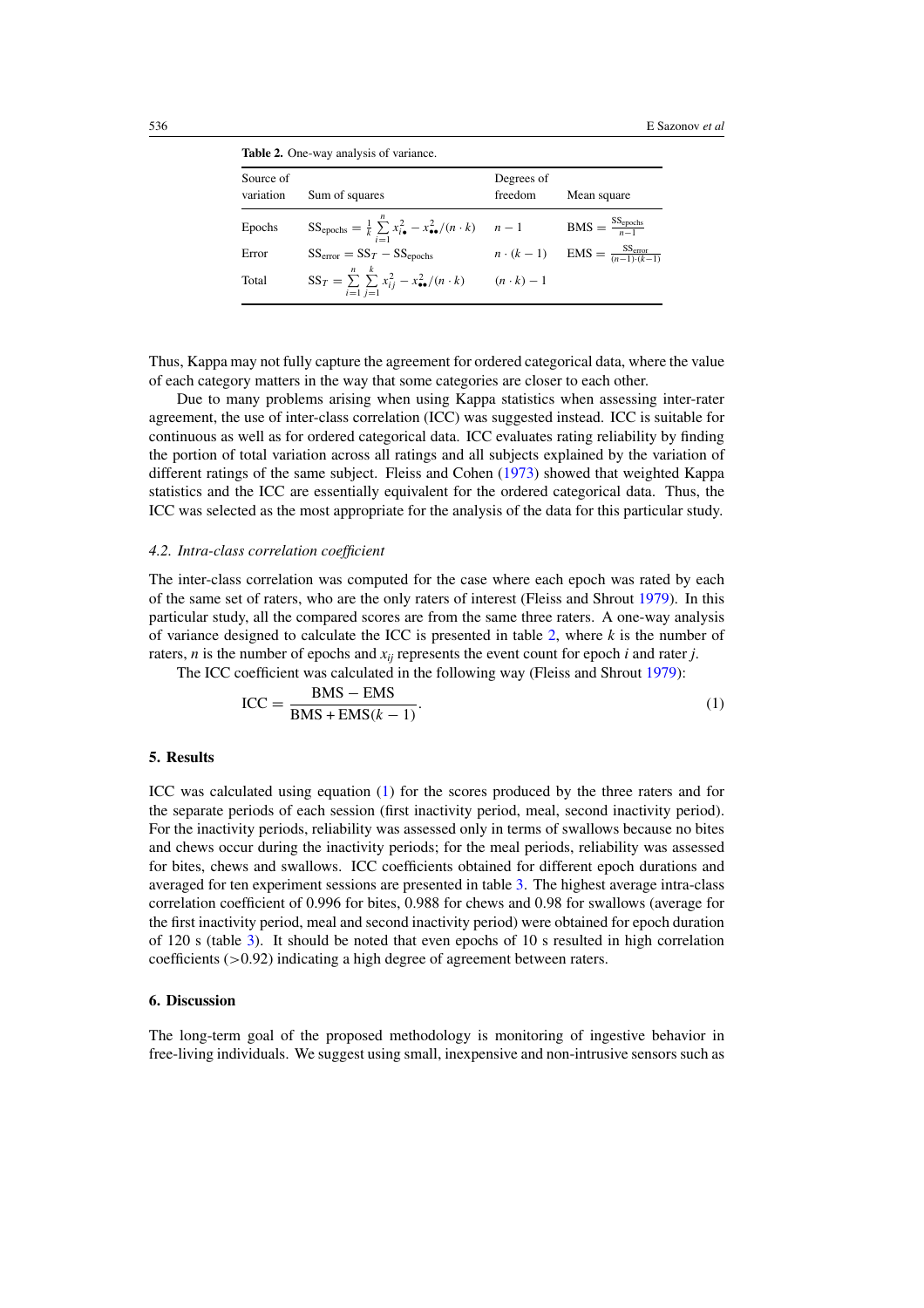| Epoch duration (s) |       |       |       |       |       |  |
|--------------------|-------|-------|-------|-------|-------|--|
| 10                 | 20    | 30    | 45    | 60    | 120   |  |
| 0.976              | 0.975 | 0.977 | 0.956 | 0.978 | 0.981 |  |
| 0.935              | 0.941 | 0.962 | 0.977 | 0.982 | 0.996 |  |
| 0.928              | 0.938 | 0.954 | 0.973 | 0.978 | 0.988 |  |
| 0.943              | 0.942 | 0.95  | 0.967 | 0.983 | 0.976 |  |
| 0.959              | 0.957 | 0.953 | 0.968 | 0.965 | 0.983 |  |
|                    |       |       |       |       |       |  |

<span id="page-12-0"></span>**Table 3.** Averaged intra-class correlation coefficients for different epoch durations.

microphones and strain sensors for capturing chewing and swallowing events. A mastoid bone microphone and a strain sensor can be integrated into a single device worn behind the ear in a manner similar to a wireless phone headset (earpiece). A laryngopharynx microphone can be worn as a medallion on a neck band. Other major advantages of the proposed methodology are no need for special fittings and positioning of the sensors and social acceptance of the sensors since they can be disguised as a wireless headset for a cellular phone and*/*or a medallion.

Captured chewing and swallowing events can potentially be used to identify periods of food consumption. Such devices may be used in a variety of studies evaluating behavioral aspects of food consumption in free-living individuals. Incorporating the pattern recognition capabilities on the device might allow its use for behavioral modification programs aimed at reducing food intake, similar to the way a pedometer can be used for increasing energy expenditure. The sensor and pattern recognition technology can also be applicable in the study of other diseases, for example anorexia and dysphagia.

The conducted study involving 21 subjects tested the capabilities of proposed sensors. The subject population involved both lean and obese individuals, therefore testing sensor applicability to a wide range of conditions. The collected sensor data were scored by a human rater. The produced scores will later be used to train the automatic sound recognition software that we hope will replace the human rater. The preliminary data that we obtained so far (Makeyev *et al* [2007a,](#page-15-0) [2007b\)](#page-15-0) allow us to be optimistic about this approach. The manual scoring process relied on additional information (video footage) that will be not available to the automatic scoring software. While this may impact the accuracy of scoring, the highest accuracy of the training dataset is desired for the development of pattern recognition methods, therefore the use of video is justified. Our future goal is to show that a similar reliability of scoring can be achieved by an automatic method operating only on recorded sounds and strain signals.

Reliability of the manual scores was verified by a study conducted on a test set of five subjects involving two additional raters and ICC statistics. The range of the ICC is between 0 and 1 and high value of ICC means that there is little variation between the scores given by different raters. Experimental results obtained in our study (table 3) show that there is a high inter-rater reliability for all the epoch durations and all types of events. Table 3 also demonstrates an increase in ICC value associated with an increase in the epoch duration. There are two potential reasons for this behavior. First, as the epoch duration increases, the number of epochs for a recording decreases and the number of counted events for each epoch increases. This may result in a higher agreement since differences in counts for shorter epochs may compensate each other for longer epochs. Second, an important effect of splitting the scores into epochs is that the same event lying on the border between two epochs may be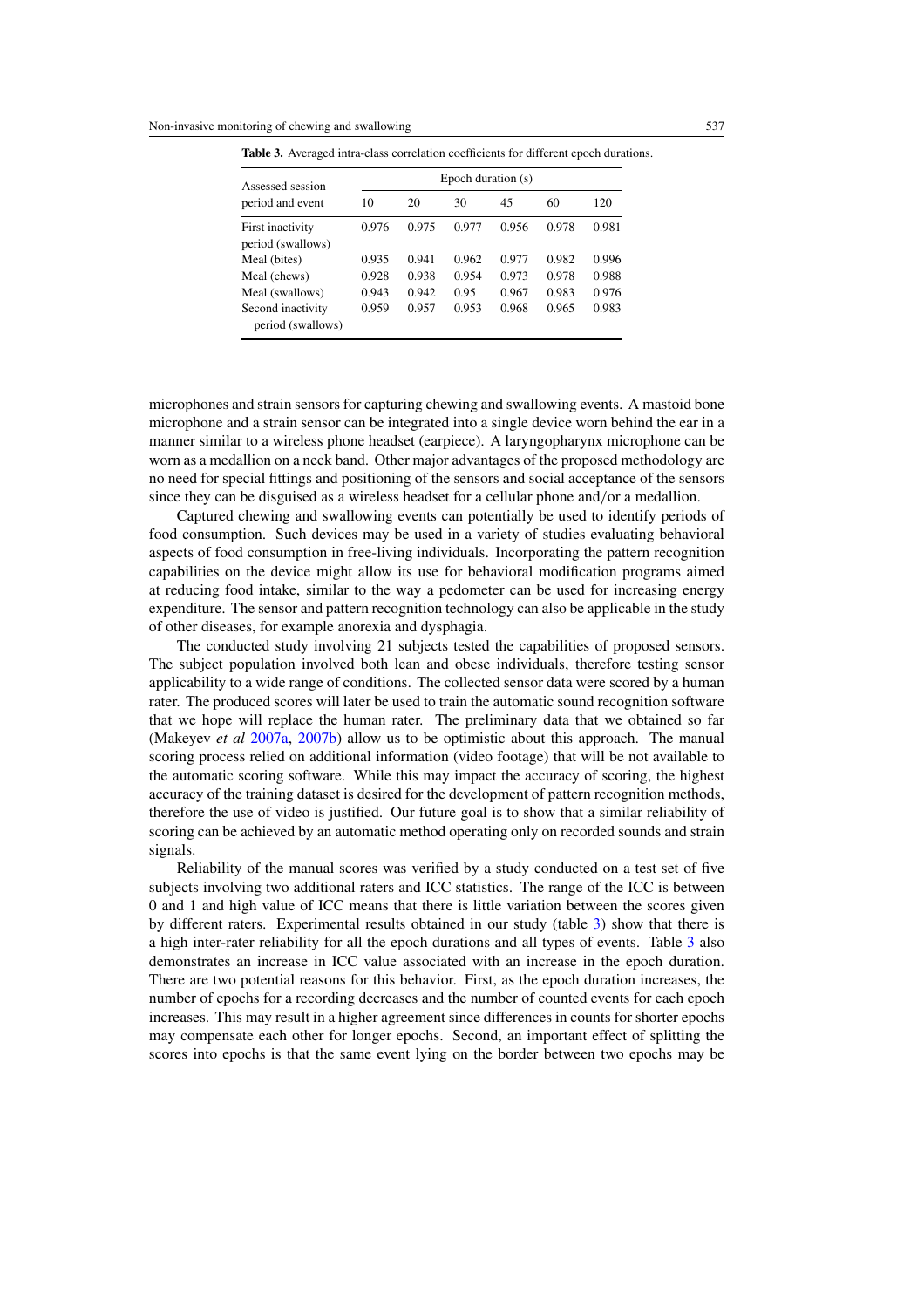marked by different raters in such a way that event midpoints belong to different epochs. In this case the ICC value would decrease, even if the event marks for all raters are similar. Therefore, the fact that the ICC is not equal to 1 does not necessarily mean that there is an actual disagreement between raters. The longer the epochs, the smaller is the possibility that event would lie on a border between two epochs.

Overall, the epoch durations of 30 s to 1 min are characteristic for the time scale of events happening during a meal. For example, it is typical to have  $1-2$  bites per minute. Therefore, we feel that the epoch sizes of 30 s to 1 min are the most indicative for our study.

The feedback from the raters indicates that some of the subjects had a tendency to move their head and torso a lot during the data collection making the scoring process more difficult. At the same time the raters did not report any situations when it was not possible to score an event unambiguously because of the movements of the subject.

Forty one out of total 252 recordings (16.27%) had partially incomplete data. All cases of incomplete data can be traced to the single reason of operator's error and further subdivided into three categories. These three subcategories are: failure to turn on one of the sensors or camcorder, running out of hard drive space or camcorder tape and failure to provide a synchronization signal. Most of these problems were minor and the experienced rater still was able to score 98.41% of all the sessions using the complete signal channels.

There were no reported problems with sensors or reliability of their positioning during the data collection process.

The biggest problem of most monitoring systems is that the detection of actual events is not always correct: there may be false detections when no event has occurred and there is no guarantee that true events are always detected. These problems are mostly due to the errors of raters and poor readability of the monitoring data. In our case, high inter-rater reliability and high readability of the data suggest the high quality of the rater scores. Moreover, 40% of the subjects in the test set have a BMI of at least 30 which suggests that our monitoring methodology is suitable for obese subjects.

Table [3](#page-12-0) shows that consistently high agreement is observed for detecting bites, chews and swallows during meals and during inactivity periods. These results indicate that manually scored recordings of food consumption and inactivity can be used for training of automatic pattern recognition algorithms. Such software will replace human raters for free-living studies of ingestive behavior. The obtained scores of chews and swallows can be used to identify periods of food intake, to differentiate between liquid and solid foods and to produce volume and mass estimates of each meal or snack.

Overall, the proposed methodology presents a first, crucial step into designing a novel approach and novel methodologies for objectively monitoring ingestive behavior of subjects in a free-living environment. The proposed wearable devices may assist in discovering behavioral and seasonal patterns in food intake. Additional analysis of the time patterns of chews and swallows may carry clues to the type of food being consumed. This is a subject of future research. However, even if the future research determines that the food type and energy density of the food cannot be identified from the chewing*/*swallowing patterns, the device still will be valuable in behavioral monitoring and potentially might be used for behavioral modification programs targeting food intake similarly to the way a pedometer is used in behavioral modification targeting energy expenditure. In addition, the device could boost the accuracy of self-reporting food diaries by asking the subject to document each detected instance of food intake. The same methodology could also be used in the evaluation of dysphagic patients as well as people with other eating disorders.

Technically, implementation of a miniature and concealable wearable device is possible using present-day technology. A microcontroller-based device can capture the sensor data and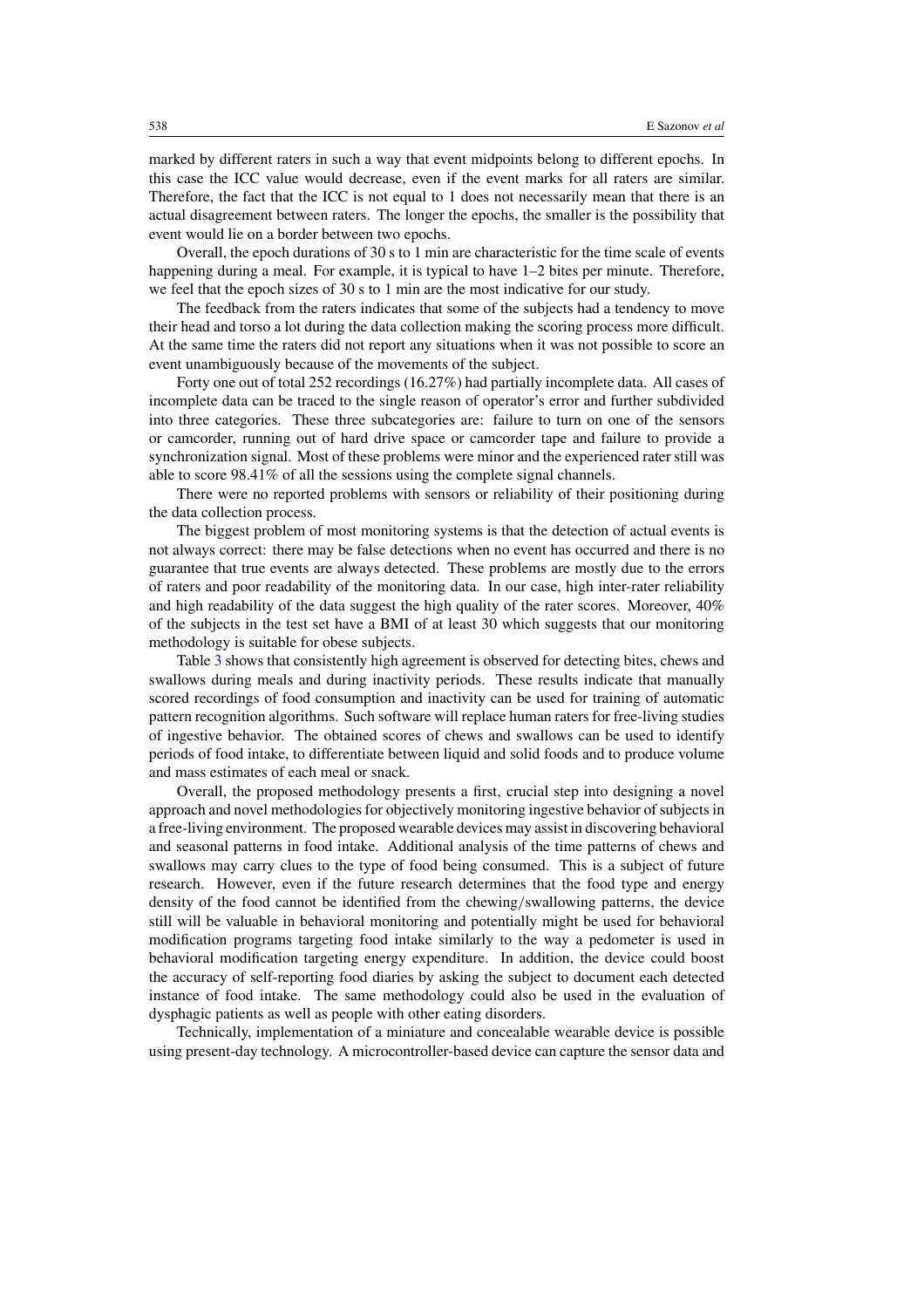<span id="page-14-0"></span>store it in a portable flash card that can be read and analyzed on a personal computer. Assuming data rates of 44 kB s<sup>−1</sup> for the sound signal and 0.1 kB s<sup>−1</sup> for the strain sensor the storage requirement for 24 h of uncompressed sensor data is less than 4 GB. This kind of capacity can be easily provided by inexpensive SD cards. At the present time the experiments on the automatic recognition of sensor data are performed on a personal computer, but we are confident that the pattern recognition algorithms can eventually be scaled down and implemented using FPGA*/*ASIC technology. Such miniaturization will allow real-time monitoring and real-time feedback desirable for behavioral modification programs.

## **7. Conclusion**

The study of ingestive behaviors needs a simple methodology for monitoring of the food intake under free-living conditions. The most commonly used method of self-reporting diaries may be insufficiently accurate for this purpose. We propose to utilize counts of bites, chews and swallows as objective indicators of food intake on simple non-invasive sensors which can be implemented as a wearable device. In this method, chewing and bites are detected by a strain sensor positioned below the outer ear while the swallowing is detected by a microphone positioned over laryngopharynx. The hardware*/*software system described in this paper captures multi-modal sensor data which can be used for manual scoring of chewing and swallowing. The manual scores will be used as a gold standard dataset for further development of the approach. A study of 21 subjects was conducted with the goal of preparing a training dataset for pattern recognition and understanding relation of chews and swallows to food intake. As the first step, acquired data were manually scored by an experienced rater. The reliability of manual scores was assessed by inter-class correlation metrics in a multi-rater study conducted on the sample set of five subjects. The results show very high agreement between the raters which indicates high reliability of the scores. The results of this work will be utilized for training of automatic classifiers for pattern recognition of chews and swallows, and for studying the relationship between chews and swallows and ingestive behavior.

## **Acknowledgment**

This work was supported in part by National Institutes of Health Grant R21HL083052-02.

## **References**

- Agrawal K R, Lucas P W, Bruce I C and Prinz J F 1998 Food properties that influence neuromuscular activity during human mastication *J. Dent. Res.* **77** 1931–8
- Bellisle F 2003 Why should we study human food intake behaviour? *Nutr. Metab. Cardiovasc. Dis.* **13** [189–93](http://dx.doi.org/10.1016/S0939-4753(03)80010-8)
- Bellisle F, Guy-Grand B and Le Magnen J 2000 Chewing and swallowing as indices of the stimulation to eat during meals in humans: effects revealed by the edogram method and video recordings *Neurosci. Biobehav. Rev.* **24** [223–8](http://dx.doi.org/10.1016/S0149-7634(99)00075-5)
- Champagne C M, Bray G A, Kurtz A A, Monteiro J B, Tucker E, Volaufova J and Delany J P 2002 Energy intake and energy expenditure: a controlled study comparing dietitians and nondietitians *J. Am. Diet. Assoc.* **102** [1428–32](http://dx.doi.org/10.1016/S0002-8223(02)90316-0)
- Cooper D S and Perlman A L 1996 Electromyography in the functional and diagnostic testing of deglutition *Deglutition and its Disorders: Anatomy, Physiology, Clinical Diagnosis and Management* ed K Lourinia (London: Singular) pp 255–85
- Cordain L, Eaton S B, Sebastian A, Mann N, Lindeberg S, Watkins B A, O'Keefe J H and Brand-Miller J 2005 Origins and evolution of the western diet: health implications for the 21st century *Am. J. Clin. Nutr.* **81** 341–54
- Corwin M J *et al* 1998 Agreement among raters in assessment of physiologic waveforms recorded by a cardiorespiratory monitor for home use *Pediatr. Res.* **44** [682–90](http://dx.doi.org/10.1203/00006450-199811000-00010)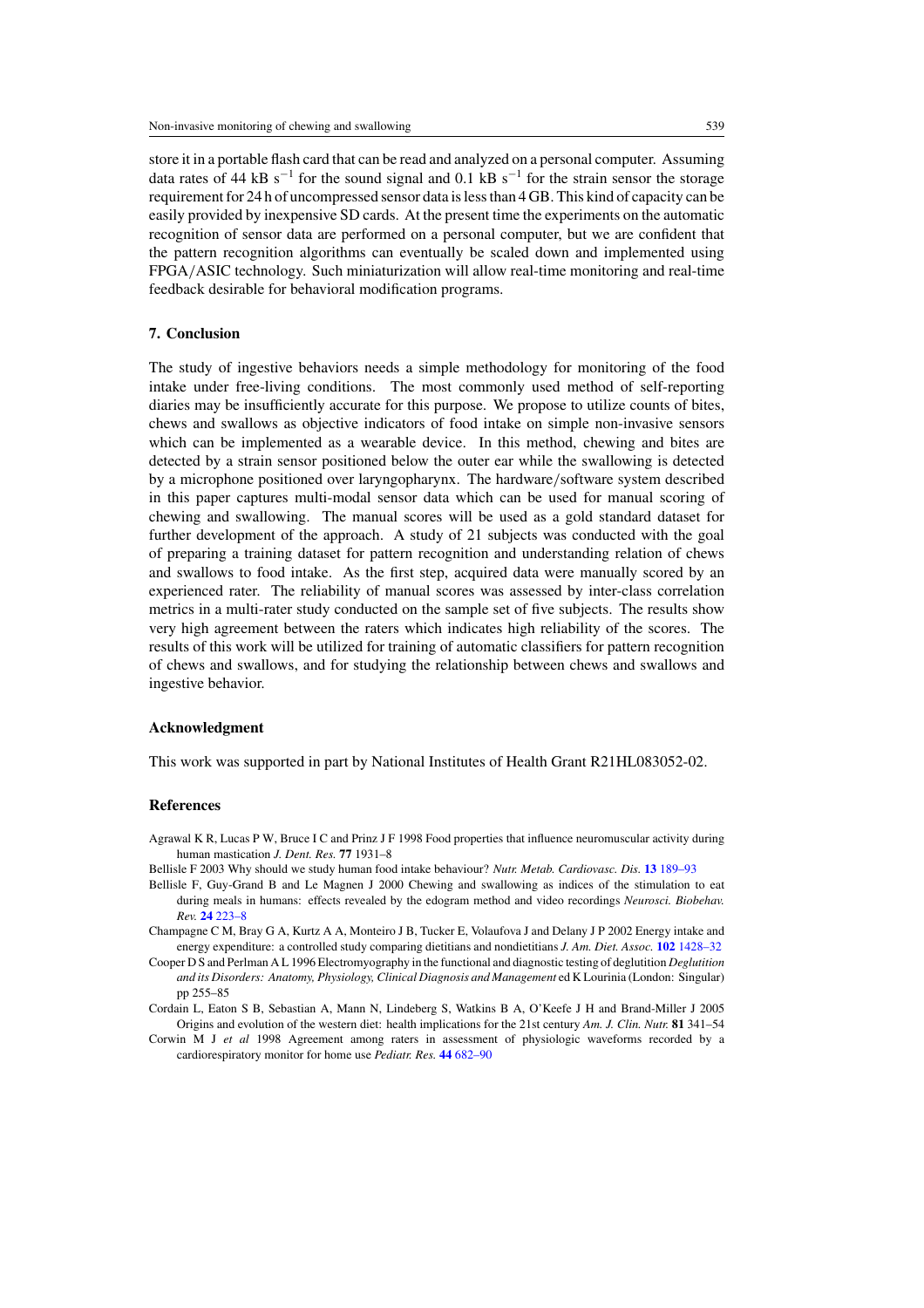<span id="page-15-0"></span>Crowell D H *et al* 1997 Infant polysomnography: reliability *Sleep* **20** 553–60

- Day N E, McKeown N, Wong M Y, Welch A and Bingham S 2001 Epidemiological assessment of diet: a comparison of a 7-day diary with a food frequency questionnaire using urinary markers of nitrogen, potassium and sodium *Int. J. Epidemiol.* **30** [309–17](http://dx.doi.org/10.1093/ije/30.2.309)
- De Castro J M 1994 Methodology, correlational analysis, and interpretation of diet diary records of the food and fluid intakes of free-living humans *Appetite* **23** [179–92](http://dx.doi.org/10.1006/appe.1994.1045)
- Ertekin C, Aydogdu I, Secil Y, Kiylioglu N, Tarlaci S and Ozdemirkiran T 2002 Oropharyngeal swallowing in craniocervical dystonia *J. Neurol. Neurosurg. Psychiatry* **73** [406–11](http://dx.doi.org/10.1136/jnnp.73.4.406)
- Ertekin C, Yuceyar N and Aydogdu I 1998 Clinical and electrophysiological evaluation of dysphagia in myasthenia gravis *J. Neurol. Neurosurg. Psychiatry* **65** 848–56
- Firmin H, Reilly S and Fourcin A 1997 Non-invasive monitoring of reflexive swallowing *Speech Hear. Lang.* **10** 171–84
- Fleiss J L 1981 *The Measurement of Interrater Agreement, Statistical Methods for Rates and Proportions* (New York: Wiley) pp 212–304
- Fleiss J L and Cohen J 1973 The equivalence of weighted Kappa and the intraclass correlation coefficient as measures of reliability *Educ. Psychol. Meas.* **33** [613–9](http://dx.doi.org/10.1177/001316447303300309)
- Fleiss J L and Shrout P E 1979 Intraclass correlations: uses in assessing rater reliability *Psychol. Bull.* **86** [420–28](http://dx.doi.org/10.1037/0033-2909.86.5.974)
- Hamlet S, Penney D G and Formolo J 1994 Stethoscope acoustics and cervical auscultation of swallowing *Dysphagia* **9** [63–8](http://dx.doi.org/10.1007/BF00262761)
- Hind J A, Nicosia M A, Roecker E B, Carnes M L and Robbins 2001 Links comparison of effortful and noneffortful swallows in healthy middle-aged and older adults *J. Arch. Phys. Med. Rehabil.* **82** [1661–5](http://dx.doi.org/10.1053/apmr.2001.28006)
- Jebb S A and Prentice A M 1997 Assessment of human energy balance *J. Endocrinol.* **155** [183–5](http://dx.doi.org/10.1677/joe.0.1550183)
- Juurlink D N and Detsky A S 2005 Kappa statistic *CMAJ* **173** 15–6
- Kral T V E, Meengs J S, Wall D E, Roe L S and Rolls B J 2003 Effect on food intake of increasing the portion size of all foods over two consecutive days *FASEB J.* **17** A809
- Lear C S, Flanagan J B and Moorrees C F 1965 The frequency of deglutition in man *Arch. Oral. Biol.* **10** [83–100](http://dx.doi.org/10.1016/0003-9969(65)90060-9)
- Levine J A, Lanningham-Foster L M, McCrady S K, Krizan A C, Olson L R, Kane P H, Jensen M D and Clark M M 2005 Interindividual variation in posture allocation: possible role in human obesity *Science* **307** [584–6](http://dx.doi.org/10.1126/science.1106561)
- Livingstone M B E and Black A E 2003 Markers of the validity of reported energy intake *J. Nutr.* **133** 895–920 Livingstone M B E, Prentice A M, Strain J J, Coward W A, Black A E, Barker M E, McKenna P G and Whitehead R G
- 1990 Accuracy of weighed dietary records in studies of diet and health *Br. Med. J.* **300** 708–12 Lourinia K 1996 *Deglutition and its Disorders: Anatomy, Physiology, Clinical Diagnosis and Management* ed K Lourinia (London: Singular)
- Makeyev O, Sazonov E, Schuckers S, Lopez-Meyer P, Melanson E and Neuman M 2007b Limited receptive area neural classifier for recognition of swallowing sounds using continuous wavelet transform *Proc. 29th Annu. Int. Conf. of the IEEE Engineering in Medicine and Biology Society EMBC'2007 (Lyon, France, 23–26 August 2007)* pp 3128–31
- Makeyev O, Sazonov E, Schuckers S, Melanson E and Neuman M 2007a Limited receptive area neural classifier for recognition of swallowing sounds using short-time Fourier transform *Proc. Int. Joint Conf. on Neural Networks IJCNN'2007 (Orlando, USA, 12–17 August 2007)* pp 1417.1–6
- McKee J and McBride P 1998 Does age or sex affect pharyngeal swallowing? *Clin. Otolaryngol. Allied Sci.* **23** [100–6](http://dx.doi.org/10.1046/j.1365-2273.1998.00100.x)
- Meiselman H L 1992 Methodology and theory in human eating research *Appetite* **19** [49–55](http://dx.doi.org/10.1016/0195-6663(92)90235-X)
- Mertz W, Tsui J C, Judd I T, Reiser S, Hallfrisch J, Morris E R, Steele P D and Lashley E 1991 What are people really eating? The relation between energy intake derived from estimated diet records and intake determined to maintain body weight *Am. J. Clin. Nutr.* **54** 291–95
- Palmer J B, Rudin N J, Lara G and Crompton A W 1992 Coordination of mastication and swallowing *Dysphagia* **7** [187–200](http://dx.doi.org/10.1007/BF02493469)
- Pehlivan M, Yuceyar N, Ertekin C, Celebi G, Ertas M, Kalayci T and Aydogdu I 1996 An electronic device measuring the frequency of spontaneous swallowing: digital phagometer *Dysphagia* **11** [259–64](http://dx.doi.org/10.1007/BF00265212)
- Prentice A M, Black A E, Murgatroyd P R, Goldberg G R and Coward W A 1989 Metabolism or appetite: questions of energy balance with particular reference to obesity *J. Hum. Nutr. Diet.* **2** [95–104](http://dx.doi.org/10.1111/j.1365-277X.1989.tb00014.x)
- Prentice A M and Jebb S A 2003 Fast foods, energy density and obesity: a possible mechanistic link *Obes. Rev.* **4** [187–94](http://dx.doi.org/10.1046/j.1467-789X.2003.00117.x)
- Rolls B J, Morris E L and Roe L S 2002 Portion size of food affects energy intake in normal-weight and overweight men and women *Am. J. Clin. Nutr.* **76** 1207–13
- Rolls B J, Roe L S, Kral T V E, Meengs J S and Wall D E 2004 Increasing the portion size of a packaged snack increases energy intake in men and women *Appetite* **42** [63–9](http://dx.doi.org/10.1016/S0195-6663(03)00117-X)